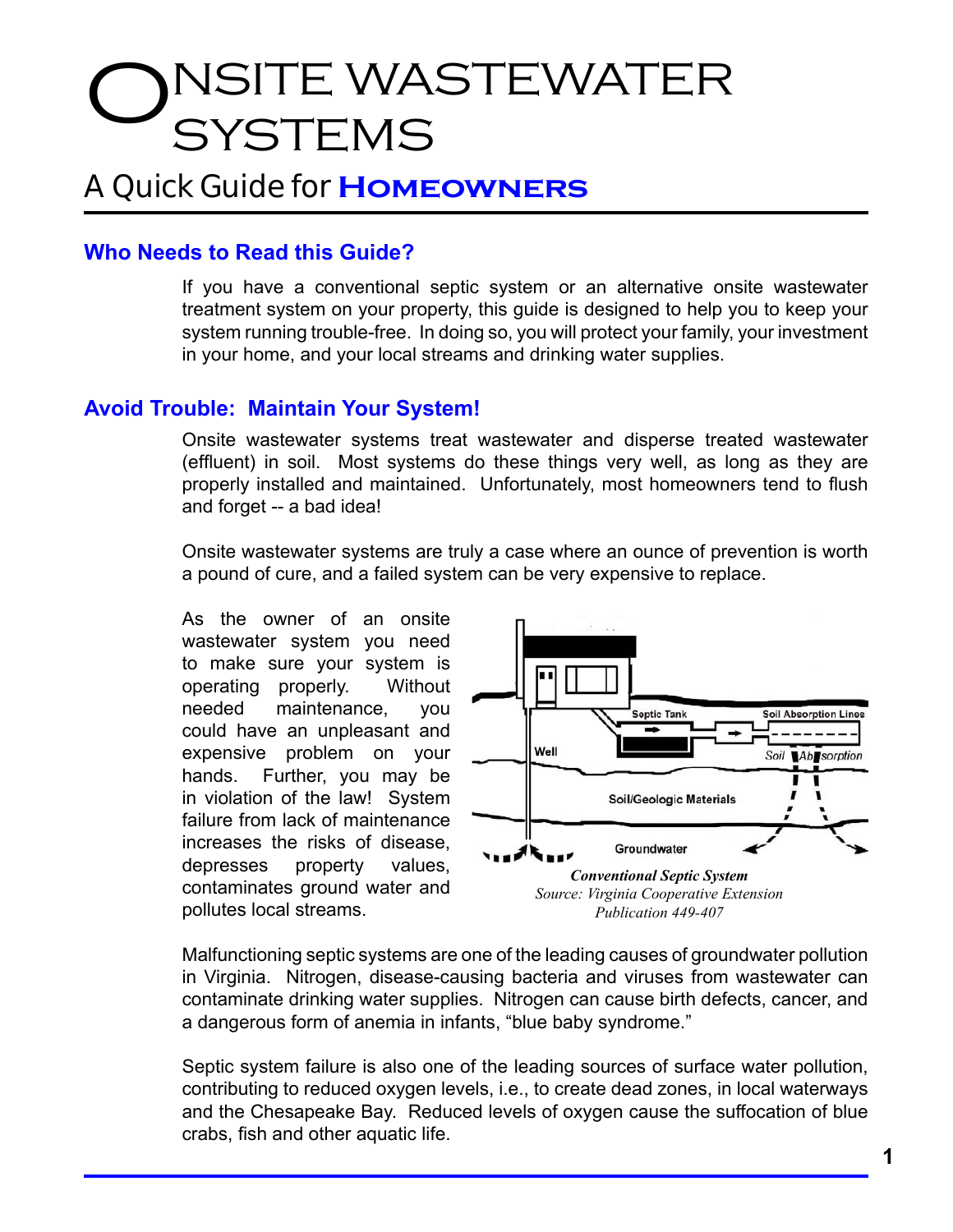#### **Have Your Septic Tank Inspected Regularly and Pumped when Necessary**

If your septic tank is not pumped out when needed, your system may pollute ground and surface water and eventually require replacement. To understand why, it helps to know how septic systems work.

Wastewater flows from the house to the septic tank, which is designed to be a watertight container buried in the ground. Treatment starts in the tank with the initial settling of solids (primary treatment) and partial digestion (decomposition) of retained organic matter. A diagram of a septic system is shown on page 1.

Wastewater minus the material that sinks or floats is called septic tank effluent. This effluent flows from the septic tank to the distribution box to the below-ground soil absorption field. Septic tank effluent is distributed to the soil, sand or other media absorption field for further treatment through biological processes, adsorption, filtration and infiltration into underlying soils. Disease-causing pathogens and other contaminants are removed by beneficial microorganisms in the soil or other media.

If a septic tank is not pumped regularly, the accumulation of solids will prevent proper treatment from taking place and cause solids to be passed into the dispersal system. Damage to the dispersal system will require replacement of the system, costing thousands of dollars. If you live in a coastal jurisdiction that falls under the Chesapeake Bay regulations, your local health department is required to notify you that your septic system must be pumped or inspected at least every five years.

### **What About the New Alternatives to Conventional Septic Systems?**

Conventional septic systems work well as long as they are installed on lots with large areas of deep, permeable soils. However, many areas of Virginia have soils lacking one or more of these characteristics.

Alternative onsite wastewater treatment systems (AOWTS) are designed to overcome problematic site conditions such as soils shallow to rock or water tables, lots with limited areas of suitable soils or lots in close proximity to waterways. AOWTS may be used where conventional septic systems are not capable of meeting requirements to protect public health and water resources.



*Aerobic Treatment Unit Source: Virginia Cooperative Extension Publication 449-407* 

Components of AOWTS are different from those used in a traditional septic tank drainfield

system. Examples of treatment technologies that might be used in AOWTS include aerobic treatment units, media filters (sand, peat, or textile), wetlands, and disinfection devices for surface discharge. Dispersal of the wastewater for final treatment in the soil may be accomplished by mound, gravel-less trench, low pressure pipe, spray irrigation, chambers, pressure-dosing or drip distribution systems or a combination of technologies.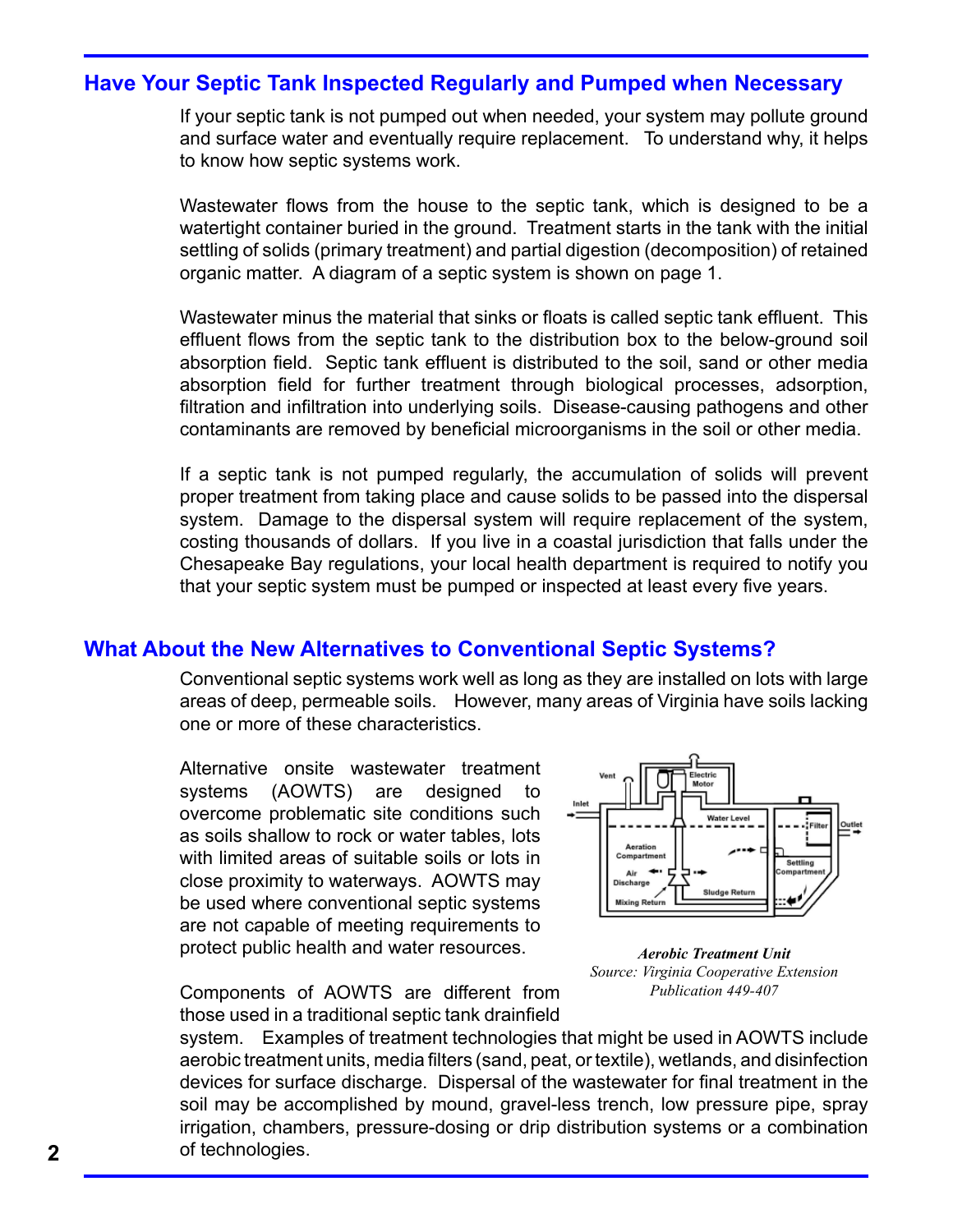# **What You Should Do**

**Maintain your system**. Follow your system manufacturer's instructions and local health department guidelines for operation and maintenance.

- If you own an alternative system, be sure to maintain a service contract with a qualified service provider for the life of the dwelling that is served by the system.
- Read your owner's manual. If you don't have an owner's manual, contact the manufacturer for information. A list of manufacturers' contact information is included with this guide.
- If you have a conventional septic tank drainfield system, make sure your septic tank is pumped or inspected on a regular basis. Frequency of pumping is based on your system's capacity and the amount of wastewater generated by your household. Heavy water usage and/or garbage grinder usage places greater demands on a septic system. As a general rule, have your septic tank pumped at least once every three to five years to prevent your drainfield from clogging. If your system has a flow diversion valve, turn it once a year to extend the life of your system.
- Use only licensed contractors to maintain your onsite wastewater system. Make sure contractors have all required health department permits.
- Keep records of all maintenance.

**Identify medications that can harm your system**. Certain medications can kill the bacteria that are needed to make an onsite wastewater treatment system work. If any household members are receiving chemotherapy treatment or other high levels of medications, notify your wastewater treatment professional to determine a solution for your particular needs.

**Reduce water use**. Extend the life of your system and lower maintenance costs by using low-flow faucets, shower heads and toilets. Repair leaks. Use a front load washer. Conserve water at every opportunity.

**Know where your system is located**. Keep a diagram showing the location of the components of your onsite wastewater treatment system on your lot.

**Keep water off your drainfield or absorption area**. Check drainage patterns. Make sure that roof gutters direct water away from your drainfield, subsurface absorption or mound area. Make sure that sump pumps, air conditioning condensation drains and water treatment systems are not connected to your sewage system.

**Protect your system**. Keep your drainfield or other subsurface absorption area clear of heavy equipment, vehicles, and shrubs or trees with extensive root systems that may clog drainage pipes.